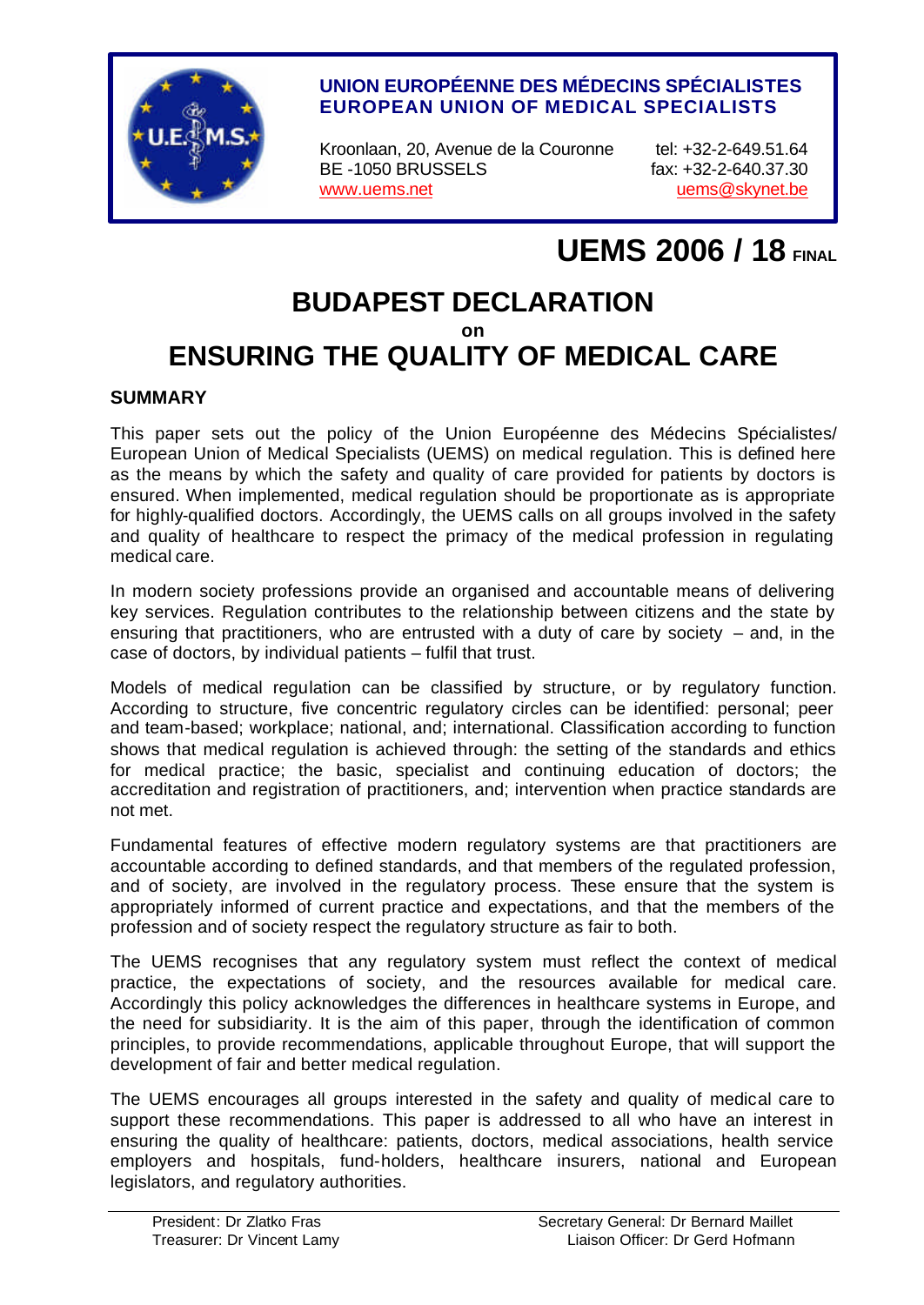## **UNION EUROPÉENNE DES MÉDECINS SPÉCIALISTES**

The following list of key points drawn from the text expands the summary. It also acts as an index to specific paragraphs of the paper.

#### **KEY POINTS**

**A) Medical regulation – the means by which the safety and quality of care provided for patients by doctors is ensured – requires the setting, assuring and controlling of the standards of care** (4)

**B) The structures of a modern medical regulatory system comprise five tiers: personal; peer and team-based; workplace; national, and; international regulation**  (6)

**C) The functions of a modern medical regulatory system involve: standards & ethics; education; certification & registration, and; ensuring fitness to practise** (7)

**D) Combining these structural and functional regulatory elements allows for the development of an effective model, applicable in all European countries** (6-8)

**E) It is the responsibility of every doctor to practise medicine according to the ethos of their profession, and in accordance with regulatory requirements** (11-17)

**F) All members of the healthcare team share responsibility for ensuring that safe, good-quality care is provided by that team, and by each of its members** (18-23)

**G) In addition to their ethical responsibilities to their patients, employed doctors also have regulatory responsibilities to their employer** (24-29)

**H) Regulatory bodies must develop standards that define what is expected of practising doctors: how they should practise, and how they must not** (30-31)

**I) The continuum of medical education provides the means, at all stages of a doctor's career, of imparting high standards of medical practice** (13, 25, 33)

**J) A reliable register must be held of doctors who are permitted to practise** (34)

**K) When significant problems occur with a doctor's performance, regulatory mechanisms must be able to intervene appropriately and reliably** (36-37)

**L) The UEMS recommends that greater efforts be made to ensure more effective international medical regulation** (38-41)

#### **M) In a modern context, medical regulation requires the co-operative working of representatives of society, and of the medical profession** (42-44)

The UEMS considers regulation to be an essential component of an agenda focused on high standards of medical practice. Its policy papers that address the other parts of that agenda are: "The Basel Declaration" (2001) – that deals with continuing professional development as a form of quality improvement, and; "Promoting Good Medical Care" (2004) – on quality assurance.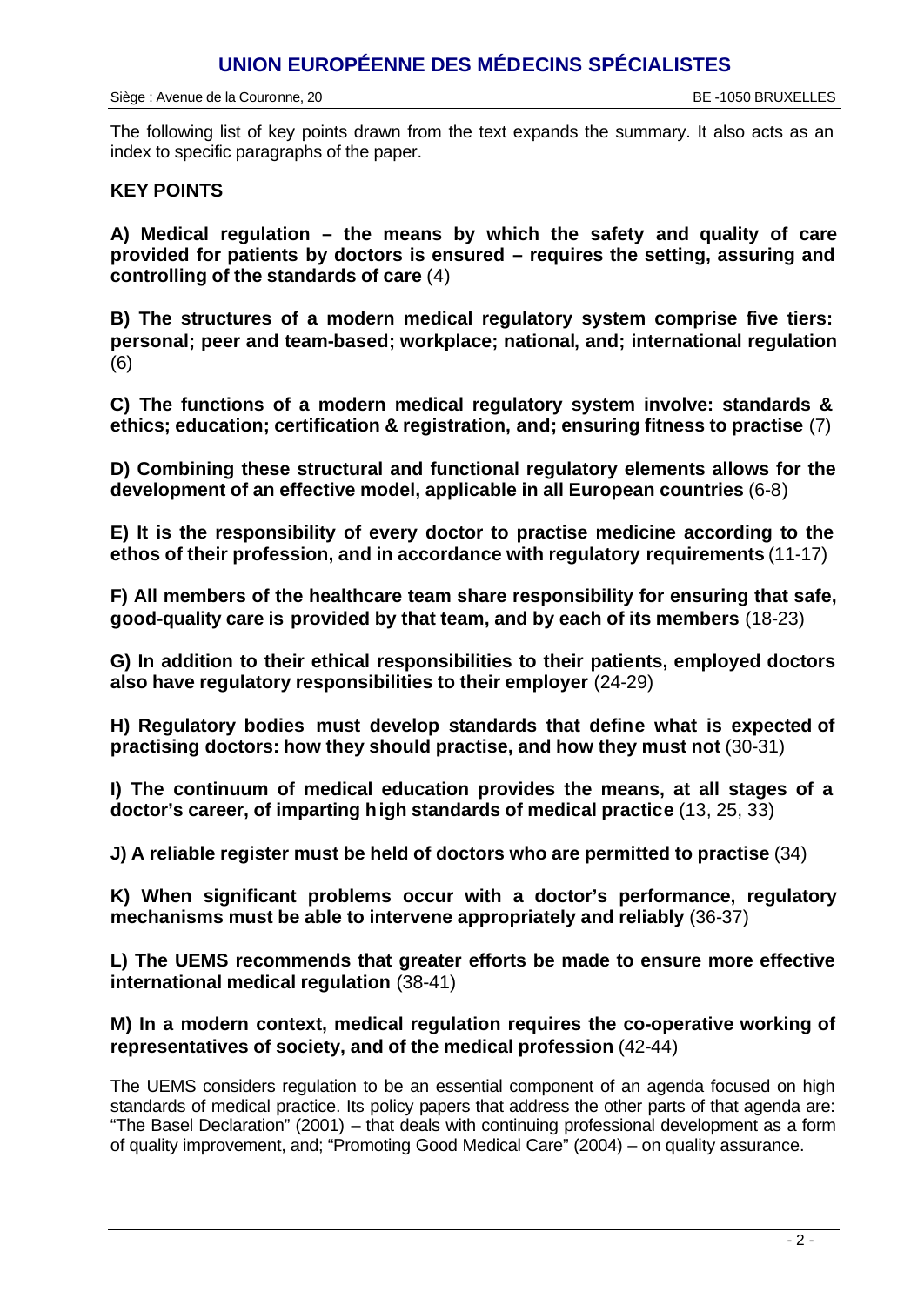#### **SECTION 1: INTRODUCTION**

#### **The role of the UEMS**

1) Established in 1958, the Union Européenne des Médecins Spécialistes/ European Union of Medical Specialists (UEMS) is the representative organisation for specialist doctors from the national associations of EU/EEA countries. Its activities cover all issues associated with specialised medical practice, and are jointly carried out by doctors serving as national representatives on its Council and on its more than thirty Specialist Sections and Boards.

2) The UEMS recognises and values differences in the structure, funding and priorities of healthcare systems in Europe, but believes that the principles required for the regulation of medical practice – which are based on shared ethics – are applicable in all countries. The UEMS accepts that it has a responsibility to encourage good regulation of medicine, and to develop and share policy that will support this throughout Europe.

#### **The quality agenda**

3) The UEMS considers regulation to be one part of the quality agenda. In the case of healthcare, while these parts are mutually supportive, they have specific applicability and must be addressed separately. Accordingly, the UEMS has published a policy paper on Continuing Professional Development as quality improvement: "The Basel Declaration" (2001), and one on quality assurance: "Promoting Good Medical Care" (2004). This policy paper completes the trilogy.

#### **The purpose and scope of regulation**

4) Medical regulation is defined here as the means by which the safety and quality of care provided for patients by doctors is ensured. Regulation is essential therefore to maintaining public trust in the medical profession, and to confirming that it can be entrusted with the setting, assuring and controlling of high standards of medical care.

5) From a patient's perspective, the system of medical regulation must ensure that their doctor is appropriately qualified, will practise in accordance with established ethical and professional standards, and will provide care that is as safe and effective as is possible. Patients rely on the system of medical regulation to provide the foundations for the building of trust that they have in their doctor(s).

6) The structural elements of medical regulation can be described as comprising five concentric regulatory tiers: a) personal – in which the doctor's professional ethos, shaped by their education, determines their standards of practice; b) peer and teambased – where all team members are responsible for contributing to, and assuring, the safety and quality of care provided; c) workplace – in which the work environment, or employer, is required to achieve defined standards, and ensure that all practitioners fulfil these; d) national – where profession-wide standards for practice are set, assured, and controlled, and; e) international – where harmonisation of these standards may be achieved, and sharing of regulatory information may be required.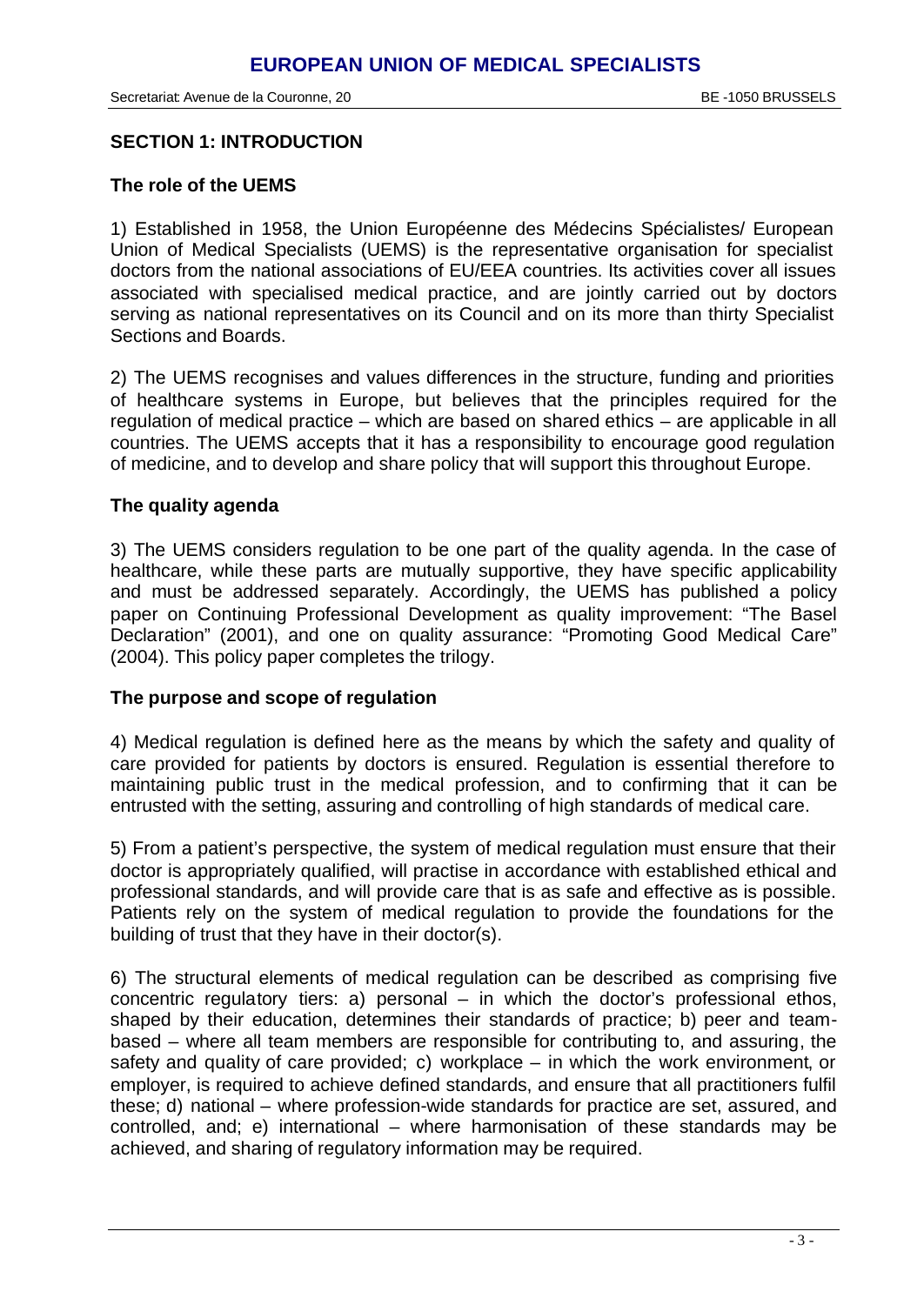## **UNION EUROPÉENNE DES MÉDECINS SPÉCIALISTES**

Siège : Avenue de la Couronne, 20 BE -1050 BRUXELLES

7) There are four functional elements of medical regulation: a) agreeing and defining the basis for practice – standards and ethics; b) providing for these to be achieved – through basic, specialist and continuing education; c) recognising who is, hence also who is not, a qualified, and a specialist doctor  $-$  accreditation and registration, and; d) when defined practice standards have not been met – fitness to practise intervention.

8) This paper will demonstrate that it is through the combination of these two aspects, the functional and the structural, that an effective modern regulatory model, that will be applicable in all European countries, can be developed.

#### **Interest groups**

9) In its generic form, regulation should be as a mutually agreed balance between the interests of three groups: patients, the profession, and society. In the context of healthcare, and particularly when considering the variations in health service systems in Europe, the UEMS recognises that other groups – such as employers, hospitals, and providers of funding for healthcare – also will have an interest in this area. The UEMS invites all interest groups to contribute to a necessary debate on the regulation of the medical profession, and provides this policy paper as the focus for that.

#### **Accountability**

10) The UEMS recognises that medical regulation is the key means by which doctors can be held accountable for the standard of their individual practice. It is also the means by which the profession as a whole can demonstrate its willingness to set, and maintain, the standards of medical care expected by modern society. The UEMS calls on all interest groups to support the profession in fulfilling its responsibilities in this area.

#### **SECTION 2: PERSONAL REGULATION**

#### **Standards and Ethics**

11) It is the responsibility of every doctor to practise medicine according to the ethical standards of their profession. These are learned through medical education and by observing the models provided by their senior colleagues, and are developed further through clinical experience. This ethos should express itself in all aspects of a doctor's practice, such as their commitment to their patients, how they provide safe, good quality care, how they maintain and develop their skills, and their behaviour with colleagues.

12) In accordance with the ethos of the medical profession, every doctor should reflect on their practice, and compare this with the standards set by professional bodies. They also have a responsibility to address any area where they do not achieve these standards. Personal regulation can therefore be seen as the most important regulatory component, through which every doctor provides their own "professional conscience".

#### **Education**

13) From the time they enter medical school until the day they retire doctors are engaged in a continuum of education – basic (undergraduate), specialist (postgraduate),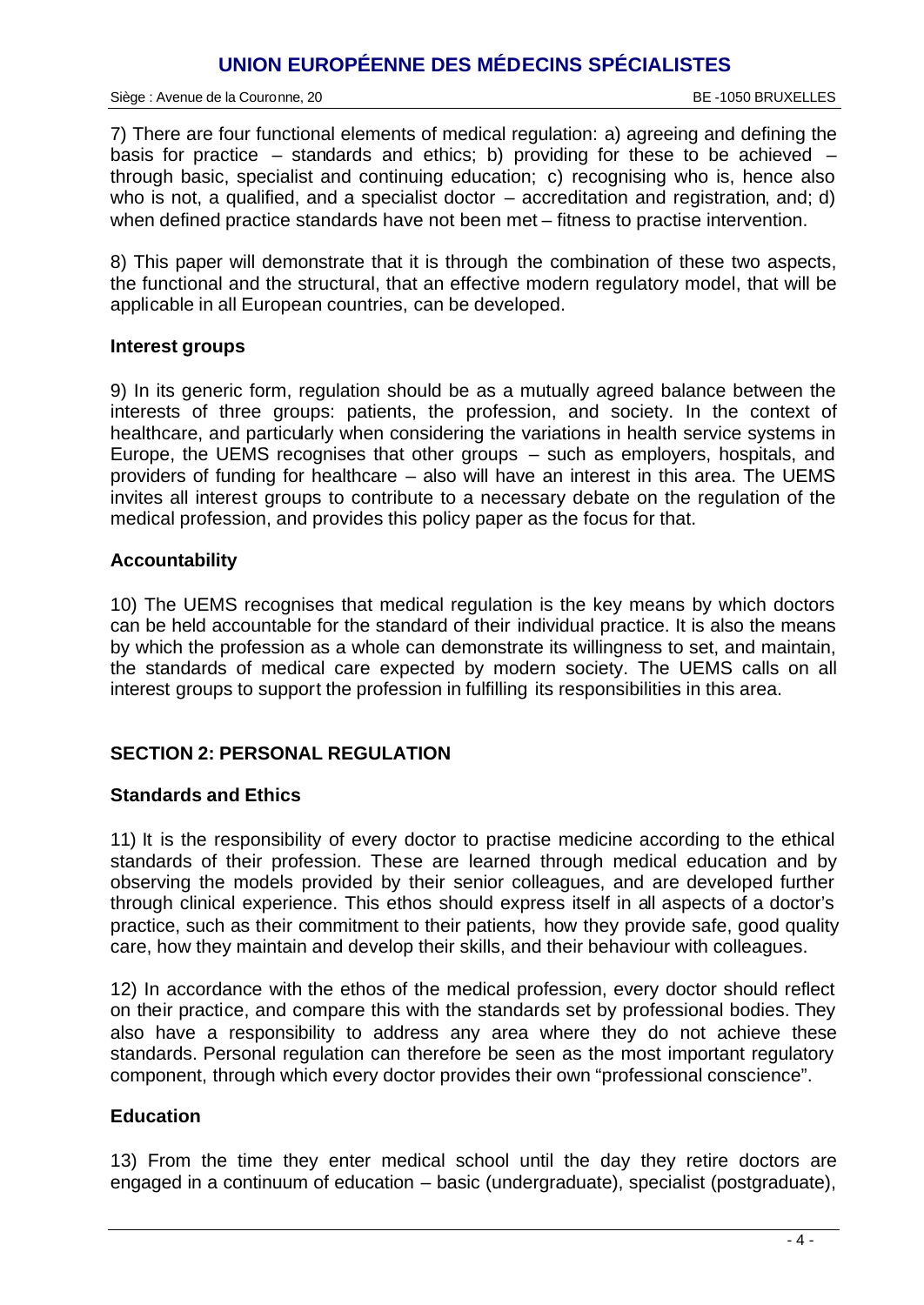and continuing (post-specialisation). Every doctor has a responsibility to ensure that they are appropriately trained for the care they provide and the procedures they perform, and that they incorporate into their practice effective and proven new developments in their field.

14) While only some doctors choose to take an active role in teaching, it is essential that those who do recognise their responsibility to the next generation of doctors, and patients, and perform this task with diligence. All doctors must recognise that they act as models to students, and to doctors in training, and must set a good example, through their behaviour and clinical performance.

#### **Certification and Registration**

15) For patients, confirmation that a doctor is registered with the medical regulatory body is a key part of their implicit trust in the healthcare system. It is the responsibility of every doctor to ensure that they fulfil the requirements for their qualification as a doctor and, later, as a specialist. For as long as they practise, doctors must also ensure that they fulfil the requirements set to maintain their registration.

#### **Ensuring fitness to practise**

16) It is an ethical responsibility of every doctor to ensure that they are capable of practising safely; for those who are employed, it is also a contractual responsibility. Doctors therefore must be suitably trained and qualified for the work they perform, up-todate with current practice, and adhere to relevant standards.

17) Doctors should also be aware of the main causes of potential impairment to their fitness to practise. These can be classified as problems affecting their health, performance, or conduct. It is the responsibility of every doctor – to their patients, themselves, and their profession – to ensure that they seek advice and assistance, should they become concerned that their practise may be impaired.

#### **SECTION 3: PEER AND TEAM-BASED REGULATION**

#### **Standards and Ethics**

18) Modern medical care relies on doctors from different specialities, and practitioners from other healthcare professions, working together to ensure that each patient's healthcare needs are comprehensively met. Every member of the healthcare team should follow the ethical codes applicable to their profession, but also those relevant to joint working: including good communication, appropriate delegation, defined responsibilities, and maintaining patient confidentiality.

19) Doctors working in teams have a further responsibility – to patients, and to the medical profession as a whole – to ensure that the standards and ethics expected of a qualified medical practitioner are achieved, by themselves, and by their colleagues. It is particularly important that the medical members of healthcare teams develop and support a culture that emphasises the quality and safety of care for patients, and encourage all team-members to work to that goal.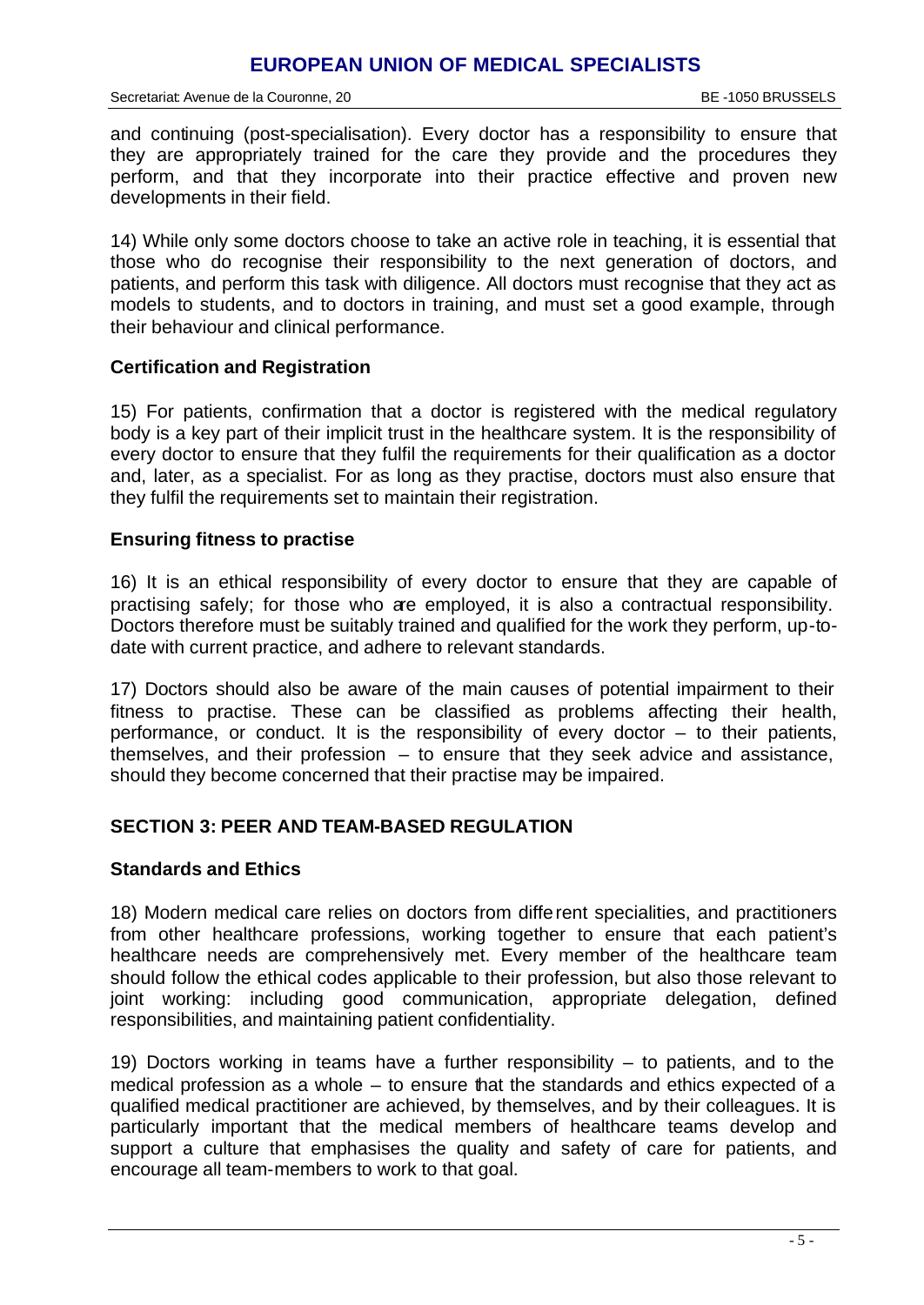#### **Education**

20) Comprehensive care for patients requires a combination of healthcare techniques, performed by a range of practitioners. It is essential that all have an understanding of the contribution that they, and the other members of the team make to a safe outcome for the patient. This can be achieved by training that emphasises the contribution made by all healthcare professionals, but also by teams learning together, or conducting joint audit of their practise.

#### **Certification and Registration**

21) In the same way that, for patients, registration confirms the qualification of practitioners, it is essential that all team members know that they can rely on their colleagues to have fulfilled the requirements for skilled and safe practice.

#### **Ensuring fitness to practise**

22) It is the responsibility of all team members, should they have concerns regarding the health, performance, or conduct of any colleague, to ensure that these are appropriately addressed. In doing so, they must be mindful of the key ethical principle of protecting patients from potential harm.

23) The medical members of the team have an additional responsibility to identify, and deal with such problems at as early a stage as is possible. This may be through discussion with the colleague themselves, or through being raised with a more senior member of the team. Intervention by peers is an effective early means of encouraging doctors who are developing dysfunction to seek advice and assistance.

#### **SECTION 4: WORKPLACE REGULATION**

#### **Standards and Ethics**

24) It is part of the ethical responsibility of every doctor to ensure that their practice environment fulfils the healthcare needs of their patients. As highly qualified professionals, doctors are entrusted with clinical autonomy. With this comes the responsibility, in all healthcare systems, of practising with their patients' interests being their primary concern. This includes drawing attention to situations when workplace standards are not being met.

#### **Education**

25) It is essential to maintaining existing high standards, and to achieving new ones, that sufficient time and resources are allocated to provide for the education of doctors. In an employed system, this would include funded leave for study and, in a "fee-paying" one, the allocation of part of the practice budget for this purpose. It is in the interests of patients, and their doctor(s), that education is recognised as an investment in safe, high quality care.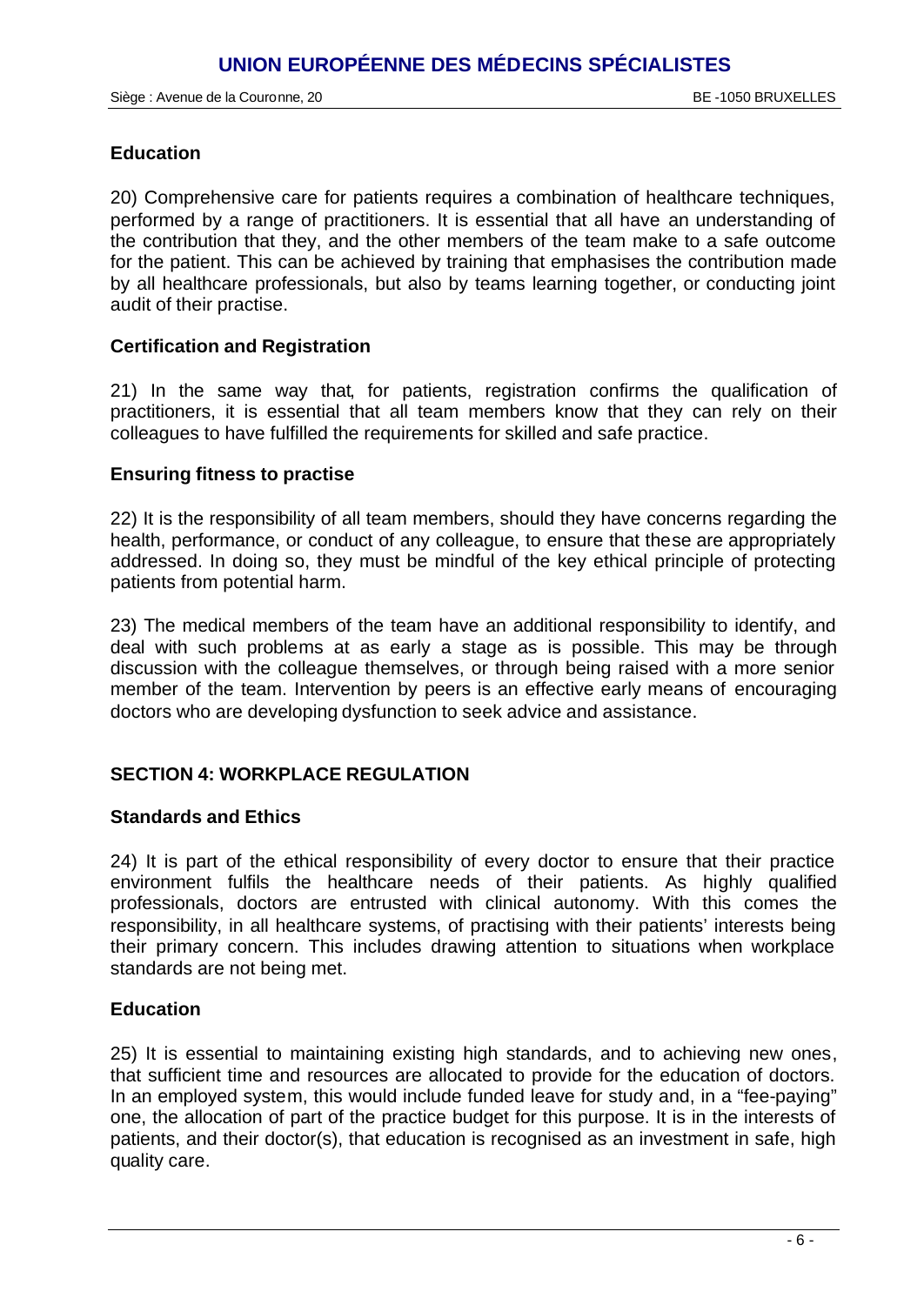Secretariat: Avenue de la Couronne, 20 BE -1050 BRUSSELS

#### **Certification and Registration**

26) Employers have a responsibility to ensure that the doctors they employ are appropriately qualified and registered. Whether they work in an employed, insurancebased, or "fee-paying" system, doctors should always comply with this requirement.

#### **Ensuring fitness to practise**

27) Employers, insurers or organised healthcare purchasers may have systems for ensuring that doctors practise safely, and procedures for dealing with adverse events when they do not. The UEMS insists that such procedures must be fair, based on evidence, and proportionate to the situation.

28) It is essential that the regulatory system is capable of discriminating between systems-caused adverse events, and harm attributable to a practitioner's negligence or impaired function. Learning from adverse events can reduce the likelihood of their repetition, hence the importance of establishing anonymised, non-punitive reporting mechanisms in all European countries.

29) In accordance with European and national legislation, doctors have the right to have their health and safety suitably protected while at work. Employers, insurers and practice managers should ensure that these rights are met.

#### **SECTION 5: NATIONAL REGULATION**

#### **Standards and Ethics**

30) In European countries national regulatory bodies have the major responsibility for setting the standards and ethics required of practising doctors. In so doing, they are likely to reflect the context of healthcare in their country, which is a balance between the needs of patients, profession and society. In general there has been a shift, expressed in "professional codes", to an ethic based on the partnership of patient and doctor.

31) While models do vary, the UEMS recommends the combination of a positive statement (of equivalent status to quidelines) of what it is expected a good doctor should do, and the definition (equivalent to recommendations) of what a doctor should not do in their professional practice.

#### **Education**

32) While, in most European countries, medical education usually is delivered at a local or regional level, the setting, monitoring and safeguarding of standards usually is performed by national regulatory bodies. This allows for healthy diversity in delivery, whilst ensuring the maintenance of (near) equality of outcomes.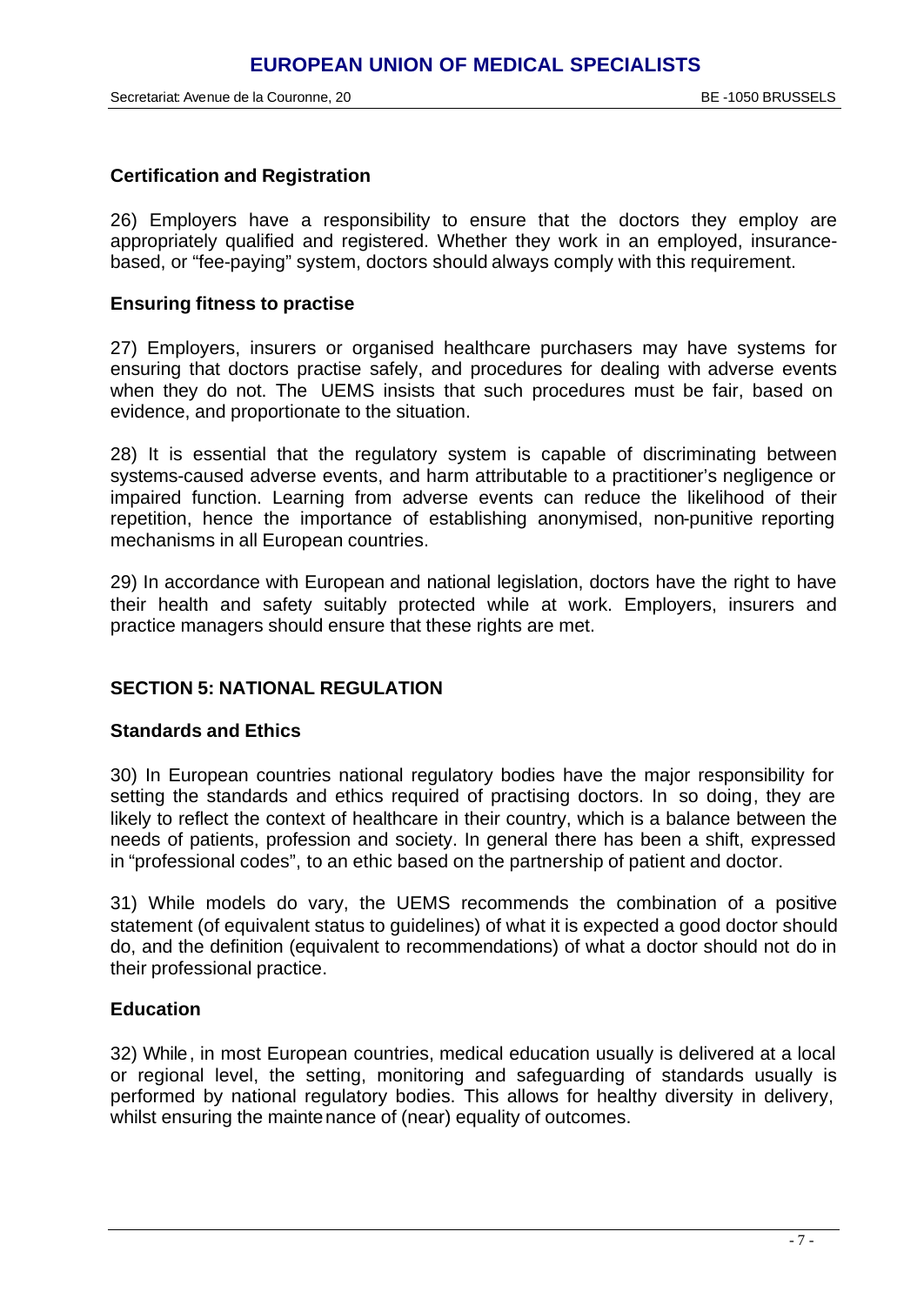## **UNION EUROPÉENNE DES MÉDECINS SPÉCIALISTES**

Siège : Avenue de la Couronne, 20 BE -1050 BRUXELLES

33) Regulatory bodies must have the authority to intervene when educational standards are not being achieved. There must therefore be a system for the visitation and monitoring of medical schools and accredited teaching hospitals.

#### **Certification and Registration**

34) It is essential for patients, practitioners, colleagues, insurers, employers and the regulatory bodies themselves, that a reliable, readily-accessible and easily-understood register is kept of doctors who are permitted to practise. In many European countries, differentiation is made – sometimes with separate registers – of those doctors who hold a basic medical degree, and those who also have a specialist qualification.

35) In general, entry on such a medical or specialist register is based on the achievement of academic qualifications, and the continued fulfilment of good practice standards. In some countries practitioners are required, or will be, by a variety of means, to confirm their continuing fitness to practise.

#### **Ensuring fitness to practise**

36) In the absence of any other mechanism, regulatory systems are dependent on complaints or concerns being brought to their attention in order to consider whether a doctor's fitness to practise may be impaired. The number of cases that require investigation and adjudication is a small proportion of the practising population of doctors but, because of the nature of these, media attention may be disproportionately large. There is considerable variation in European countries as to how complaints are dealt with. While the investigation is always conducted by an organisation that includes medical members or advisers, should a case be brought this may be heard by a medical regulatory body, a government body, a special tribunal, or even by a civil court.

37) In order to maintain public confidence, and the support of the medical profession, a robust and fair system must be maintained for dealing with cases of potential impairment of fitness to practise. While terminology may vary, fitness to practise can be impaired by problems of health, or performance, or conduct. There is also variation between European countries as to how these are dealt with, with some emphasising a more rehabilitative approach (such as supervised, or restricted practise), and others a more punitive one (such as suspension, or removal of the licence to practise). A right to public hearing, and a right to appeal are enshrined in European law.

#### **SECTION 6: INTERNATIONAL REGULATION**

#### **Standards and Ethics**

38) While there is much international agreement on the ethical principles underlying modern medical practice, comparatively little work has been performed on establishing common standards for practice. This may be due to variations in the context of medical practise, or differences in national regulatory systems. The UEMS believes that, with increasing movement of patients and doctors between European countries, greater effort should be made to find common regulatory standards.